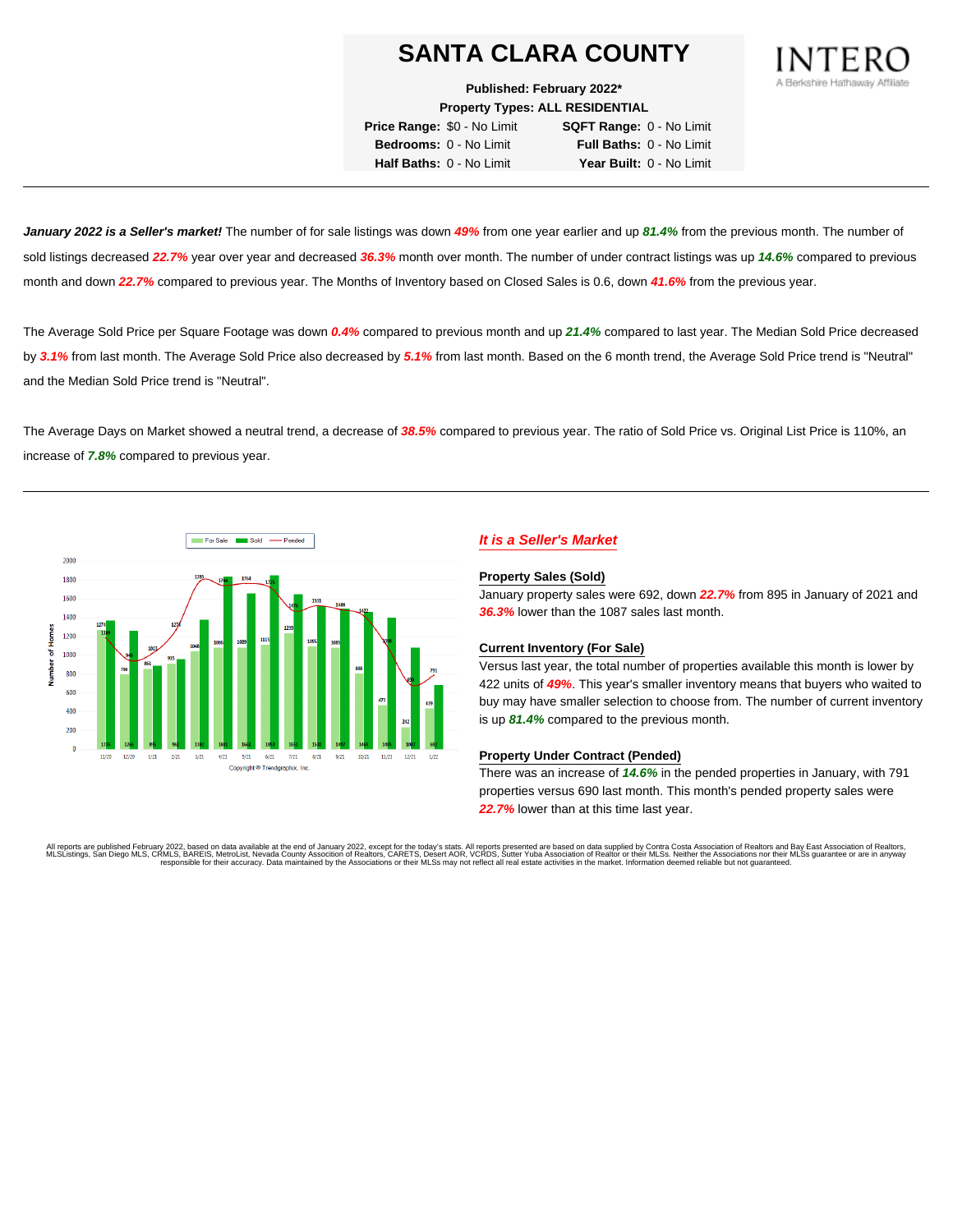**Published: February 2022\***

**Property Types: ALL RESIDENTIAL**

**Price Range:** \$0 - No Limit **SQFT Range:** 0 - No Limit

**Bedrooms:** 0 - No Limit **Full Baths:** 0 - No Limit **Half Baths:** 0 - No Limit **Year Built:** 0 - No Limit

## **The Average Sold Price per Square Footage is Neutral\***

The Average Sold Price per Square Footage is a great indicator for the direction of property values. Since Median Sold Price and Average Sold Price can be impacted by the 'mix' of high or low end properties in the market, the Average Sold Price per Square Footage is a more normalized indicator on the direction of property values. The January 2022 Average Sold Price per Square Footage of \$981 was down **0.4%** from \$985 last month and up **21.4%** from \$808 in January of last year.

\* Based on 6 month trend – Appreciating/Depreciating/Neutral





## **The Days on Market Shows Neutral Trend\***

The average Days on Market (DOM) shows how many days the average property is on the market before it sells. An upward trend in DOM trends to indicate a move towards more of a Buyer's market, a downward trend indicates a move towards more of a Seller's market. The DOM for January 2022 was 16, down **15.8%** from 19 days last month and down **38.5%** from 26 days in January of last year.

### **The Sold/Original List Price Ratio is Rising\*\***

The Sold Price vs. Original List Price reveals the average amount that sellers are agreeing to come down from their original list price. The lower the ratio is below 100% the more of a Buyer's market exists, a ratio at or above 100% indicates more of a Seller's market. This month Sold Price vs. Original List Price of 110% is up **1.9%** % from last month and up from **7.8%** % in January of last year.

\* Based on 6 month trend – Upward/Downward/Neutral

\*\* Based on 6 month trend - Rising/Falling/Remains Steady

All reports are published February 2022, based on data available at the end of January 2022, except for the today's stats. All reports presented are based on data supplied by Contra Costa Association of Realtors and Bay Ea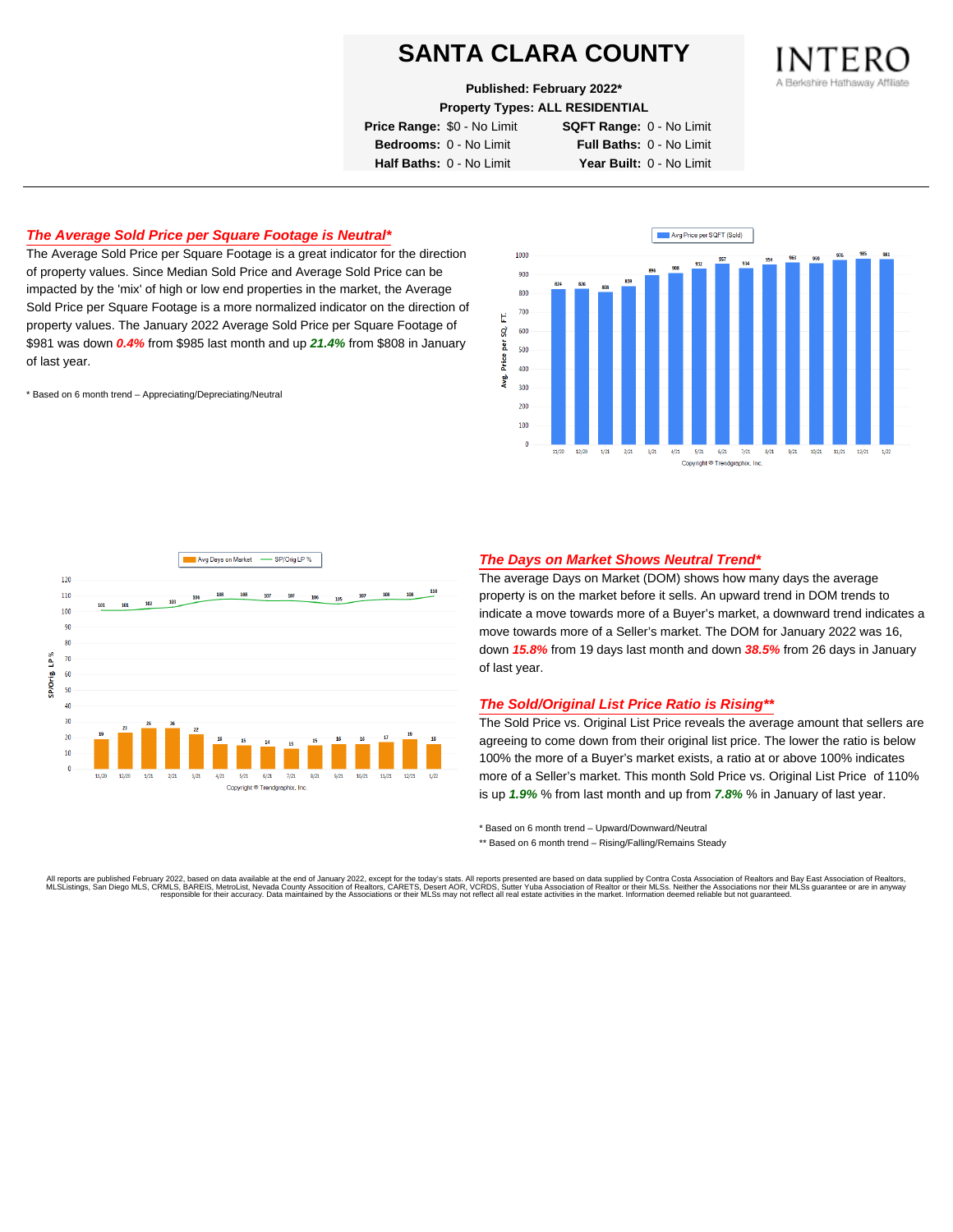## **Published: February 2022\***

**Property Types: ALL RESIDENTIAL**

**Price Range:** \$0 - No Limit **SQFT Range:** 0 - No Limit

**Bedrooms:** 0 - No Limit **Full Baths:** 0 - No Limit **Half Baths:** 0 - No Limit **Year Built:** 0 - No Limit

## **The Average For Sale Price is Neutral\***

The Average For Sale Price in January was \$2,338,000, up **9%** from \$2,144,000 in January of 2021 and down **14.1%** from \$2,723,000 last month.

### **The Average Sold Price is Neutral\***

The Average Sold Price in January was \$1,698,000, up **20.5%** from \$1,409,000 in January of 2021 and down **5.1%** from \$1,790,000 last month.

## **The Median Sold Price is Neutral\***

The Median Sold Price in January was \$1,410,000, up **14.2%** from \$1,235,000 in January of 2021 and down **3.1%** from \$1,455,000 last month.

\* Based on 6 month trend – Appreciating/Depreciating/Neutral





## **It is a Seller's Market\***

A comparatively lower Months of Inventory is more beneficial for sellers while a higher months of inventory is better for buyers.

\*Buyer's market: more than 6 months of inventory Seller's market: less than 3 months of inventory Neutral market: 3 – 6 months of inventory

#### **Months of Inventory based on Closed Sales**

The January 2022 Months of Inventory based on Closed Sales of 0.6 was decreased by **41.6%** compared to last year and up **179.7%** compared to last month. January 2022 is Seller's market.

#### **Months of Inventory based on Pended Sales**

The January 2022 Months of Inventory based on Pended Sales of 0.6 was decreased by **23.8%** compared to last year and up **57%** compared to last month. January 2022 is Seller's market.

All reports are published February 2022, based on data available at the end of January 2022, except for the today's stats. All reports presented are based on data supplied by Contra Costa Association of Realtors, and beat responsible for their accuracy. Data maintained by the Associations or their MLSs may not reflect all real estate activities in the market. Information deemed reliable but not quaranteed